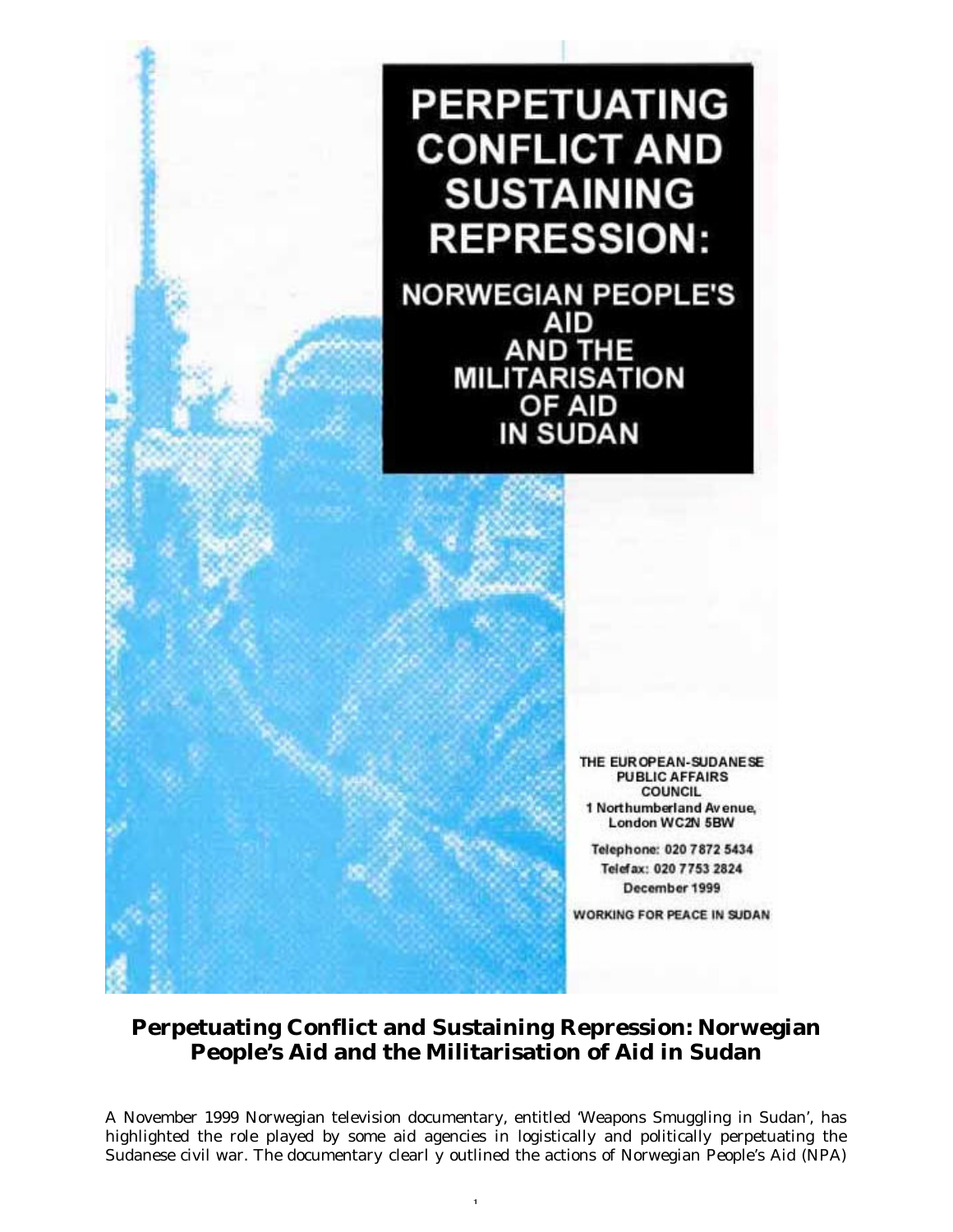in supplying the Sudan People's Liberation Army (SPLA) with weapons in the course of the Sudanese civil war in the 1990s.

Norwegian People's Aid had became involved in Sudan in 1986, and almost immediately began providing support to the SPLA, and its 'humanitarian' wing, the Sudan Relief and Rehabilitation Association. There had always been speculation as to whether Norwegian People's Aid was involved in the supply of war material to the southern rebels, and this documentary confirmed that NPA had for several years organised an air-bridge for the supply of weapons to battle zones within Sudan under the supervision of its Nairobi office. One of the NPA pilots involved in the gun running, Svein Kristiansen, stated, that his plane had landed at SPLA bases with some 2.5 tonnes of weapons.

It was stated that between 80-100 tonnes of arms were carried to the Nuba mountains and elsewhere in NPA-controlled airplanes supposedly carrying humanitarian assistance.

Another Norwegian People's Aid pilot, interviewed by the documentary makers, related how when he began working for NPA he believed that he would be flying NPA humanitarian assistance into the Nuba mountains. He then realised that NPA was also transporting weapons, including land-mines, into Sudan:

The purpose was to fly aid, blankets, medicine, food, clothing etc. from Lokichokio up to the Nuba mountains to the people there that didn't have anything. That was the main purpose that we served there. That was also my understanding of what we would be doing when I arrived in Lokichokio. And to my surprise we ended up flying more than just aid. We did some other trips where we took off from Lokichokio empty, and we picked up crates, boxes, and so forth, of ammunition, weapons, and other things, and flew it up to the Nuba mountains so that they could fight the war they had going up there. They were mostly ammunitions, and arms, also some anti-aircraft weapons. And I found out later that there was also land-mines in quite a few of the boxes.<sup>1</sup>

Pressed by the interviewer on how he could be sure the cargo contained land-mines, the pilot stated that there would be papers stating what was in the cargo and how much everything weighed. The crew would check the manifest as well as the cargo to make sure it was the same weight in order to know how heavy the plane would be when it left the ground. The pilot also stated that out of curiosity he had opened up several of the boxes and had "looked in them and saw what was there".

The callousness shown by Norwegian People's Aid in cold-bloodedly supplying land-mines to war zones in Sudan must be measured against NPA's official position with regard to land-mines and their use, stating that they are a "deadly legacy killing and maiming innocents everyday". <sup>2</sup> NPA is also ostensibly committed to advocacy work with regard to land-mines, and, for example, is a member of the Coordinating Committee of the International Campaign to ban Landmines.

The above-mentioned Norwegian documentary also provided evidence that Norwegian People's Aid's involvement in actively assisting and facilitating the SPLA's military activities dated back to the 1980s. In September 1989, for example, the Norwegian Red Cross offered the International Committee of the Red Cross a large barge funded by the Norwegian government. The barge, with a cargo capacity of up to 60 tons, arrived in July 1990 and was soon in place on the Nile. It had been intended to use this barge for the delivery of food aid by river. NPA was allowed to take responsibility for the operation of the barge.3 The documentary also showed that the SPLA had clearly used the river barge for military purposes, including the transport of hundreds of SPLA soldiers in order for them to engage in fighting elsewhere - all this with the active assistance of NPA.

Norwegian People's Aid's activities in Sudan had led to the Norwegian government commissioning COWI, an independent consultancy, to investigate NPA's use of the considerable funds it had received from the Norwegian government. The report, entitled **Evaluation of Norwegian Humanitarian Assistance to the Sudan**, documented that Norwegian and similar relief funds were being used to support SPLA soldiers, and thus prolonging the conflict. The report stated, for example, that by the early 1990s Norwegian People's Aid:

 $\overline{a}$ 

<sup>1</sup> **Vapensmuglerne I Sudan**, 'Brennpunkt', NRK Television, Norway, 17 November 1999.

<sup>2</sup> Norwegian People's Aid website, http://www.npaid.org/mines/main.html

<sup>3</sup> **Evaluation of Norwegian Humanitarian Assistance to the Sudan**, A report submitted to the Royal Norwegian Ministry of Foreign Affairs, COWI, Royal Ministry of Foreign Affairs, Oslo, November 1997, p.18.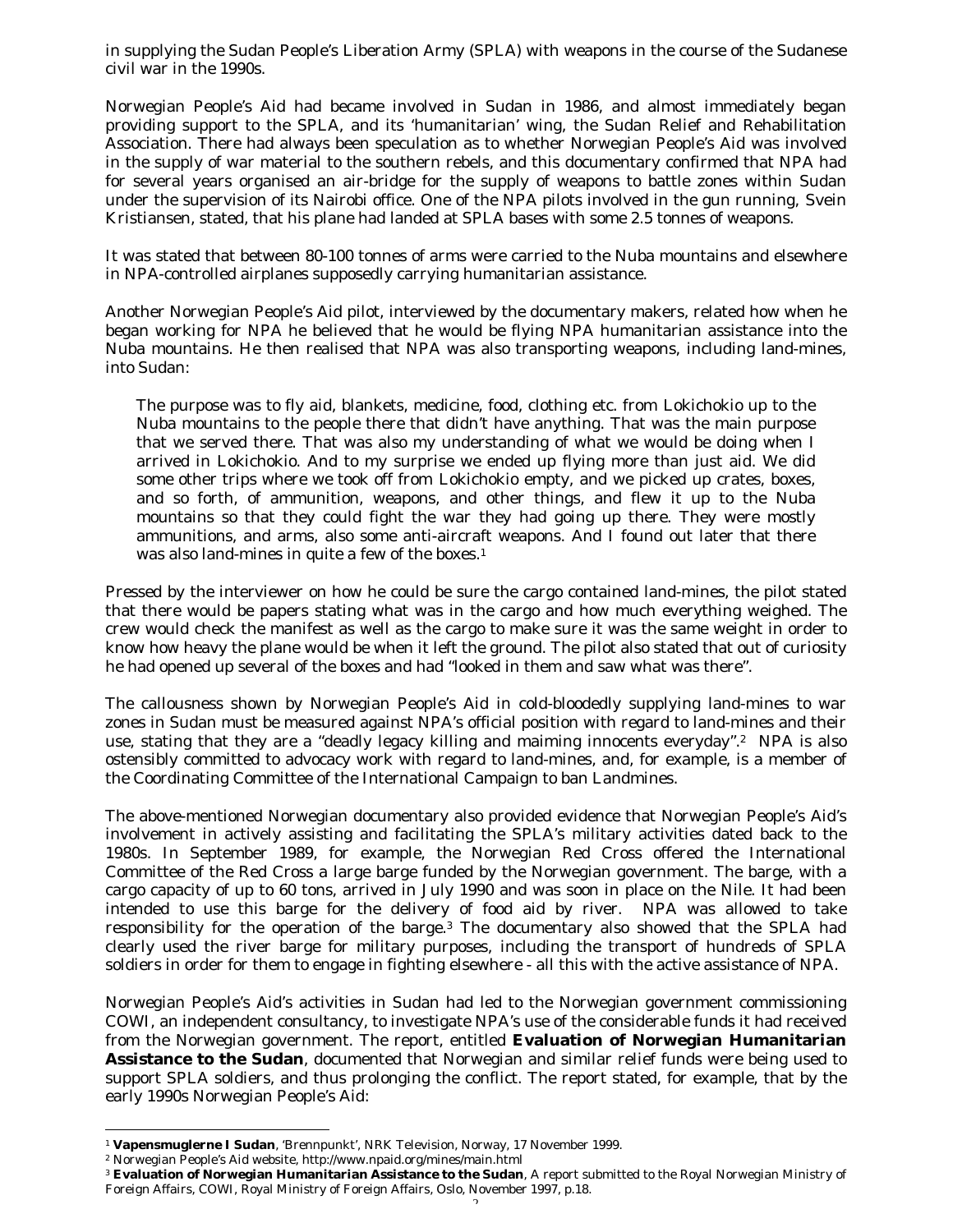[B]egan to adopt more closely the aims of the SPLA and developed from 1992 a growing field presence.<sup>4</sup>

The report went on to state:

NPA's intervention is that of a solidarity group. It has taken a clear side in the war. It supports the causes of SPLA/M and its humanitarian wing SRRA. NPA's solidarity approach means that in practice the activities of NPA are closely related to the political and military strategies of the rebel movement.<sup>5</sup>

The report placed on record that Norwegian People's Aid's humanitarian activities were said to "support the political and military struggle of the SPLA/M". <sup>6</sup> With regard to whether the NPA was directly supplying the SPLA with food, the report stated that:

Many sources, including some within the NPA… confirm that food relief has also been used to feed SPLA troops. A 1995 USAID audit, for example, revealed that in early 1995 some 200 metric tonnes of sorghum, valued at about US \$100,000, and under NPA control, was diverted to feed SPLA soldiers.<sup>7</sup>

Documentation in this example relating to the diversion of aid had been "fraudulently stamped" by SRRA officials. The report spoke of "other cases showing insufficient control". <sup>8</sup> The report stated that:

[T]he food relief supplied by NPA has been extremely important to… the SPLA which managed to sustain its position as a strong rebel movment.<sup>9</sup>

The Danish media further reported that Norwegian People's Aid had allowed the SPLA to sell emergency aid in order to purchase weapons of war. Norwegian aid funds were also diverted to buy the SPLA food, houses and cars, and to was pay for the schooling of the children of SPLA officers.<sup>10</sup>

The report also made it clear that Norwegian People's Aid may have increased the level of tension in parts of southern Sudan.

The support of NPA to the higher levels of the SPLA has reinforced the tendency of SPLA to rely on its own external diplomacy to obtain critical resources, such as food, rather than seeking the support of the indigenous populations of the areas where it operates. There has been a marked lack of interface between the SPLA's higher ranks and the "traditional" chiefs and governance structures of the tribes, particularly the Equatorian tribes.<sup>11</sup>

The report also examined the NPA's position with regard to working towards a peaceful solution to the Sudanese civil war. It was stated that the NPA did not see:

the reduction of violence in the Sudan as [its] main objective. It was not considered appropriate for a "solidarity"… organisation like NPA… The cause of the SPLA, as expressed by John Garang and his leadership group, is just according to the NPA. The prevention of conflict, in this context, is entirely subordinated to the pursuit of partisan advantages.<sup>12</sup>

The report stated that:

 $\overline{a}$ 

<sup>4</sup> **Evaluation of Norwegian Humanitarian Assistance to the Sudan**, A report submitted to the Royal Norwegian Ministry of Foreign Affairs, COWI, Royal Ministry of Foreign Affairs, Oslo, November 1997, p.18.

<sup>5</sup> Ibid., p.27.

 $^{\rm 6}$  Ibid.

<sup>7</sup> Ibid., p.39. The American reference is **USAID Evaluation of Title 3 Food Aid to South Sudan**, The Office of the Inspector General, USAID, Washington-DC, 1995.

<sup>8</sup> Ibid., p.39.

<sup>9</sup> Ibid.

<sup>10</sup> 'Aid Money Supported Rebellion in Sudan', **Aktuelt**, Denmark, 20 May 1998.

<sup>11</sup> **Evaluation of Norwegian Humanitarian Assistance to the Sudan**, op. cit., p.49.

<sup>12</sup> Ibid., p.44-45.